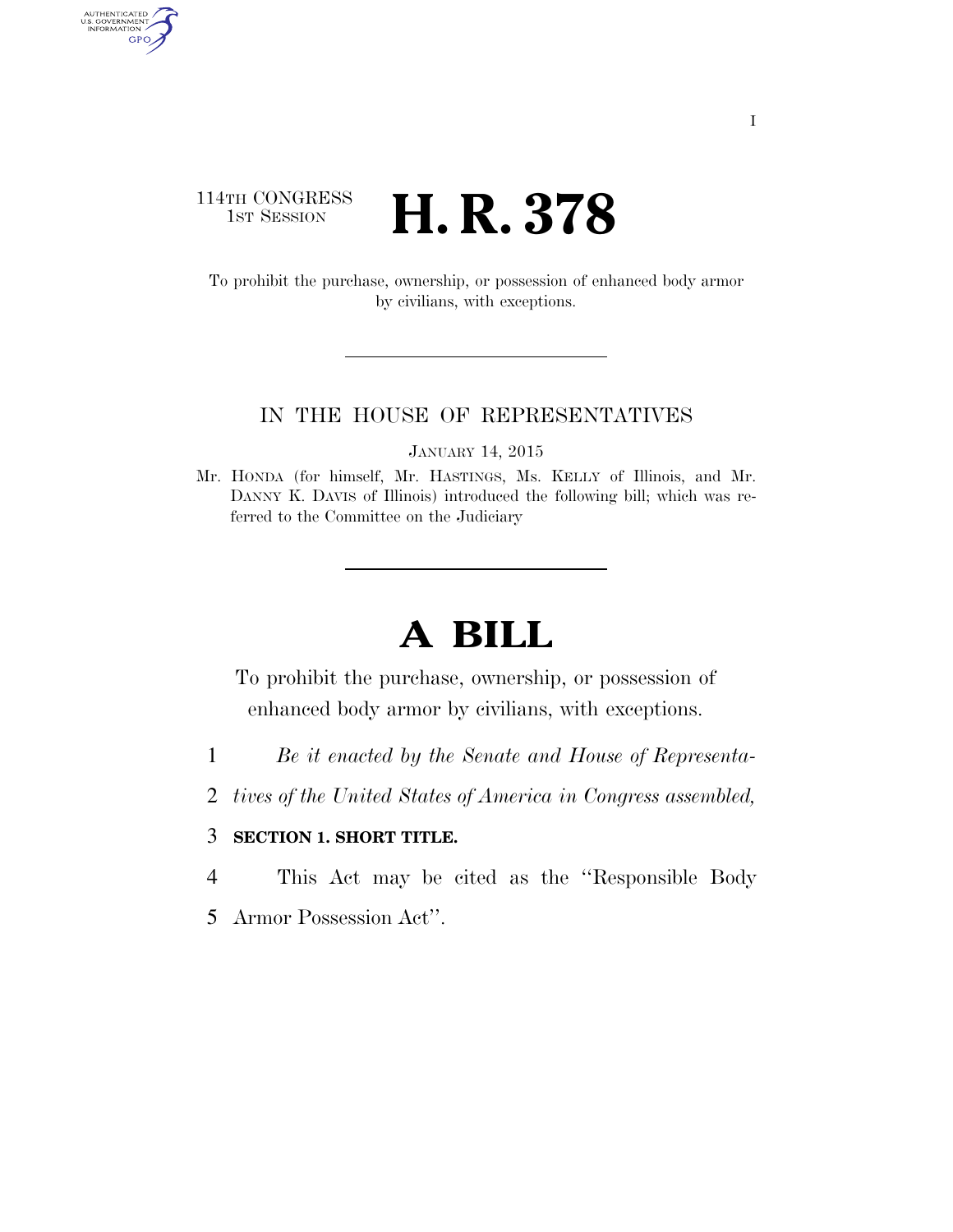**SEC. 2. BAN ON PURCHASE, OWNERSHIP, OR POSSESSION** 

| $\overline{2}$ | OF ENHANCED BODY ARMOR BY CIVILIANS;                          |
|----------------|---------------------------------------------------------------|
| 3              | <b>EXCEPTIONS.</b>                                            |
| $\overline{4}$ | (a) IN GENERAL.—Chapter 44 of title 18, United                |
| 5              | States Code, is amended by adding at the end the fol-         |
| 6              | lowing:                                                       |
| 7              | "§932. Ban on purchase, ownership, or possession of           |
| 8              | enhanced body armor by civilians                              |
| 9              | "(a) Except as provided in subsection (b), it shall be        |
| 10             | unlawful for a person to purchase, own, or possess en-        |
| 11             | hanced body armor.                                            |
| 12             | "(b) Subsection (a) shall not apply to-                       |
| 13             | $\lq(1)$ a purchase, ownership, or possession by or           |
| 14             | under the authority of—                                       |
| 15             | "(A) the United States or any department                      |
| 16             | or agency of the United States; or                            |
| 17             | "(B) a State, or a department, agency, or                     |
| 18             | political subdivision of a State; or                          |
| 19             | $\lq(2)$ enhanced body armor that was lawfully                |
| 20             | possessed by any person at any time before the date           |
| 21             | this section takes effect.".                                  |
| 22             | (b) ENHANCED BODY ARMOR DEFINED.—Section                      |
| 23             | $921(a)$ of such title is amended by adding at the end the    |
| 24             | following:                                                    |
| 25             | "(36) The term 'enhanced body armor' means body               |
| 26             | armor, including a helmet or shield, the ballistic resistance |

#### •**HR 378 IH**